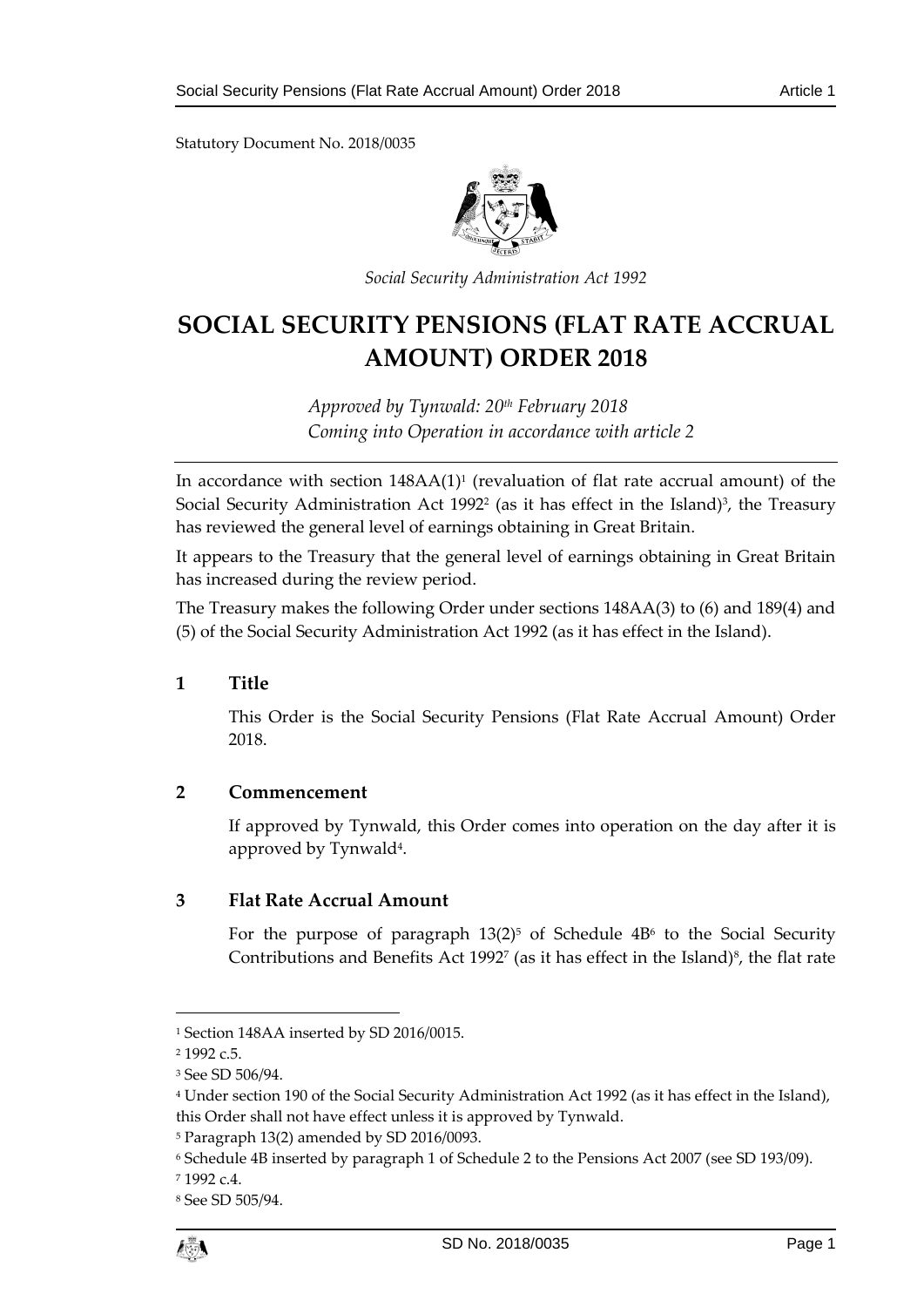accrual amount for the tax year beginning 6th April 2018 and subsequent tax years shall be £101.40.

**MADE 25TH JANUARY 2018**

**A L CANNAN** *Minister for the Treasury*